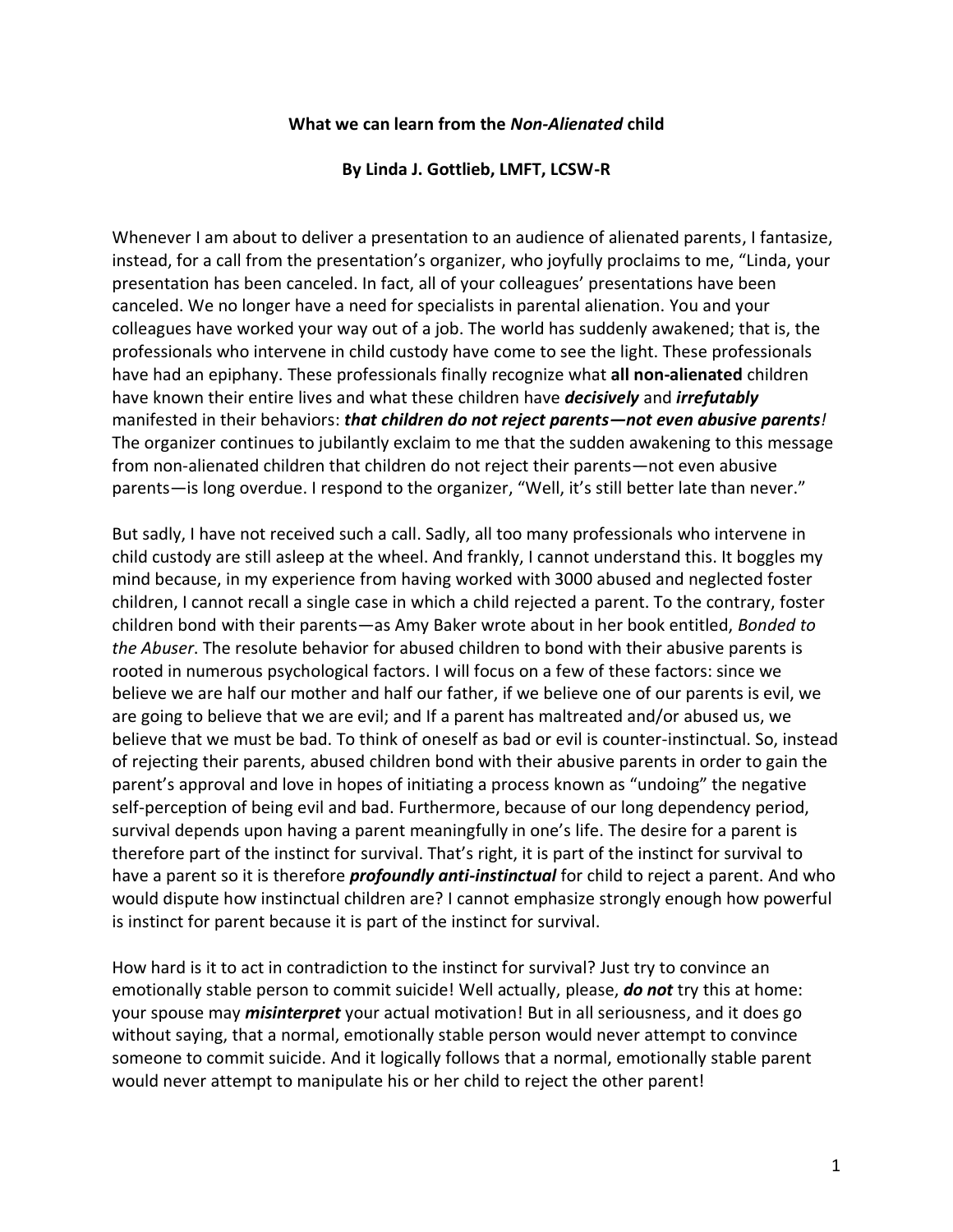Returning to the behaviors of abused foster children, they are actually protective of their abusive parents by minimizing or denying the abuse. I would frequently hear their defensive comments such as, "Mommy didn't break my arm; I fell off the swing. Daddy didn't burn me; I was reaching over the stove for cookie." The foster child's two most frequently asked questions were, "When is my next visit and when cannot go home?"

So again, it boggles my mind when professionals who intervene in child custody are unable to reason from the behaviors of foster children to the behaviors of children who reject a *fit* parent in the situation of parental separation or divorce. 3000 abused foster children have informed me that *an uninfluenced child* will simply not reject a parent—even an abusive parent. And 3000 children can't be wrong.

Unfortunately, we have a bifurcated approach to the child welfare system versus the custody system, and our approach to the custody system is irrational, inexplicable, unjust, and contradictory to the standard of the best interests of the child. I will explain: the parental rights of an adjudicated abusive parent are scrupulously protected by the foster care system; but the parental rights of a divorcing fit parent are frequently not protected and all too often undermined by the custody system. How is this bifurcated approach possible? Adjudicated abusive parents have their parental rights respected and **enforced** by federal mandates whereas a fit parent's parental rights are at the mercy of and almost always repudiated by a determined alienating parent. Federal mandates oversee the provision of foster care services. And in recognition that children do best when parents are meaningfully in their lives, federal mandates on foster care agencies require that there be a *minimum* of weekly visits between the child and their adjudicated abusive parent, even though the visits may be supervised for protective reasons. Federal mandates require that foster care agencies not merely consult with, but usually have to abide by, the abusive parent's wishes regarding the child's educational plan, medical attention, and social activities. Indeed, as an assistant director of foster care and adoption for Nassau County New York, I was not permitted to sign for *even* a child's *school trip* unless the caseworker had first made *diligent efforts* to obtain the parent's approval and signature on the school form. The same applied to vacations out of state in which the child would accompany the foster family. And if a biological parent refused to sign consent for an educational, medical, or social procedure or event, the agency had to abide by the parent's wishes; or, if, overriding the parent's wishes, the agency was required to satisfactory document in the child's record how it was in the best interest of the child for the agency to do so.

The federal mandate to respect and enforce the parental rights of adjudicated abusive parents is based upon overwhelming consensus that doing so serves the child's best interests. I discovered through my work in foster care that the children who had the most favorable outcomes were those children whose parents remained meaningfully involved in their placement and collaborated with the agency for their child's permanency plan.

I have no explanation for why the custody system fails to enforce the rights of a fit parent **at least** as equally as the rights of an abusive parent are enforced.